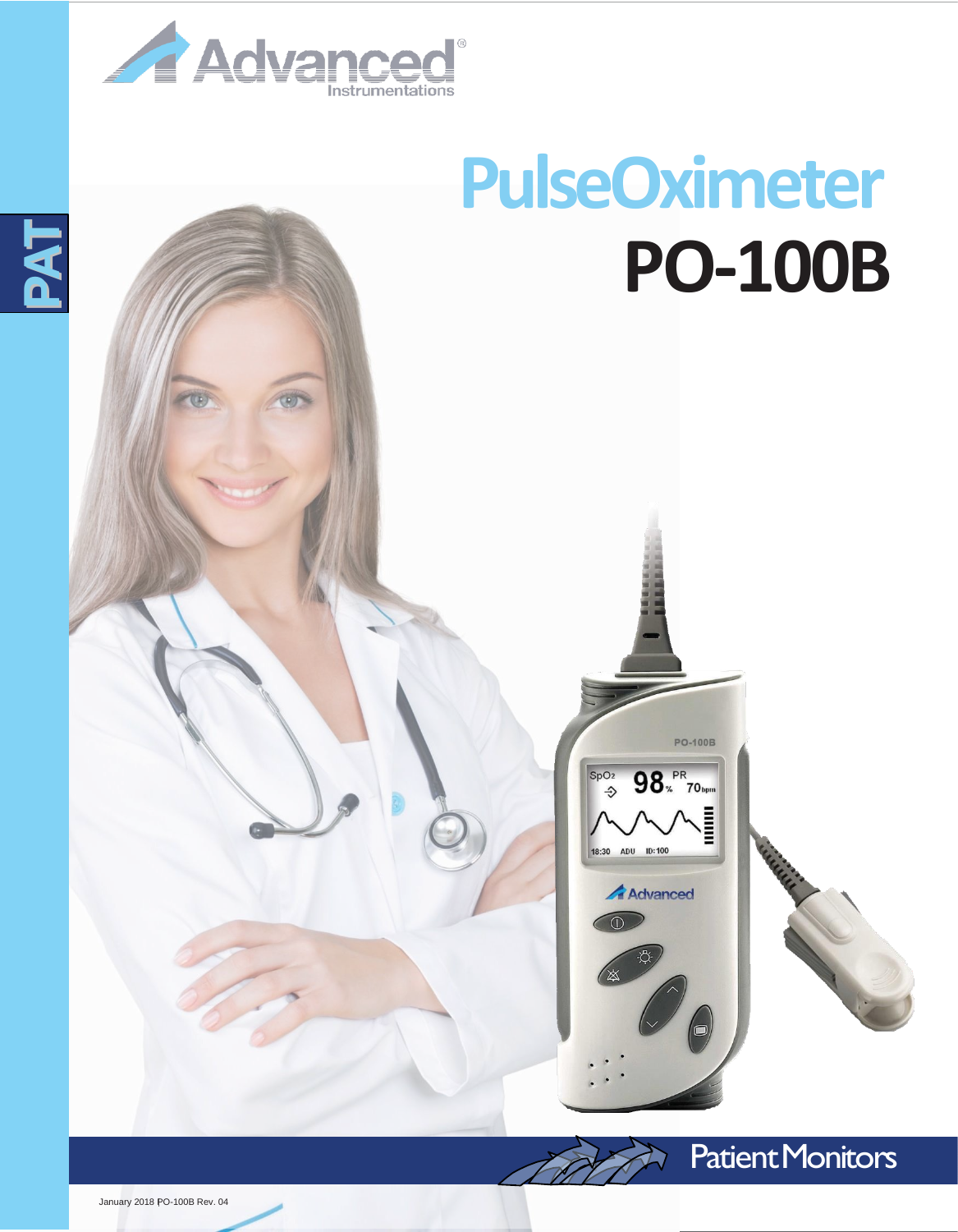## Patient Monitor

AccurateandReliable

## PO-100B PulseOximeter

Accurately determine your SpO2 (blood oxygen saturation levels), Fast SpO2 readings, pulse measurements and display it conveniently on a large digital LCD display.

LCD display with back light control. Adult, Pediatric and Neonatal Patients al time clock **Prful Data storage Capacity** umerical and graphical trend information ata transfer to PC tient ID-No. (100 Patients) Comprehensive alarm system

Pulse and Alarm volume Selectable sensitivity Numeric Arterial Oxygen Saturation (SpO2) Pulse Rate (PR) SpO2 SpO2 plethysmographic waveform SpO2 pulse tone modulation Supports reusable and disposable sensors Built in rechargeable battery Charger Power Supply: AC 100~240 Volts 50/60 Hz Meets IEC 60601-1:1998+A1:1991+A2:1995 Safety Standard Meets IEC 60601-1-2:2001+A1:2004 Safety Standard Meets ISO 13485 Quality Standard Two years warranty







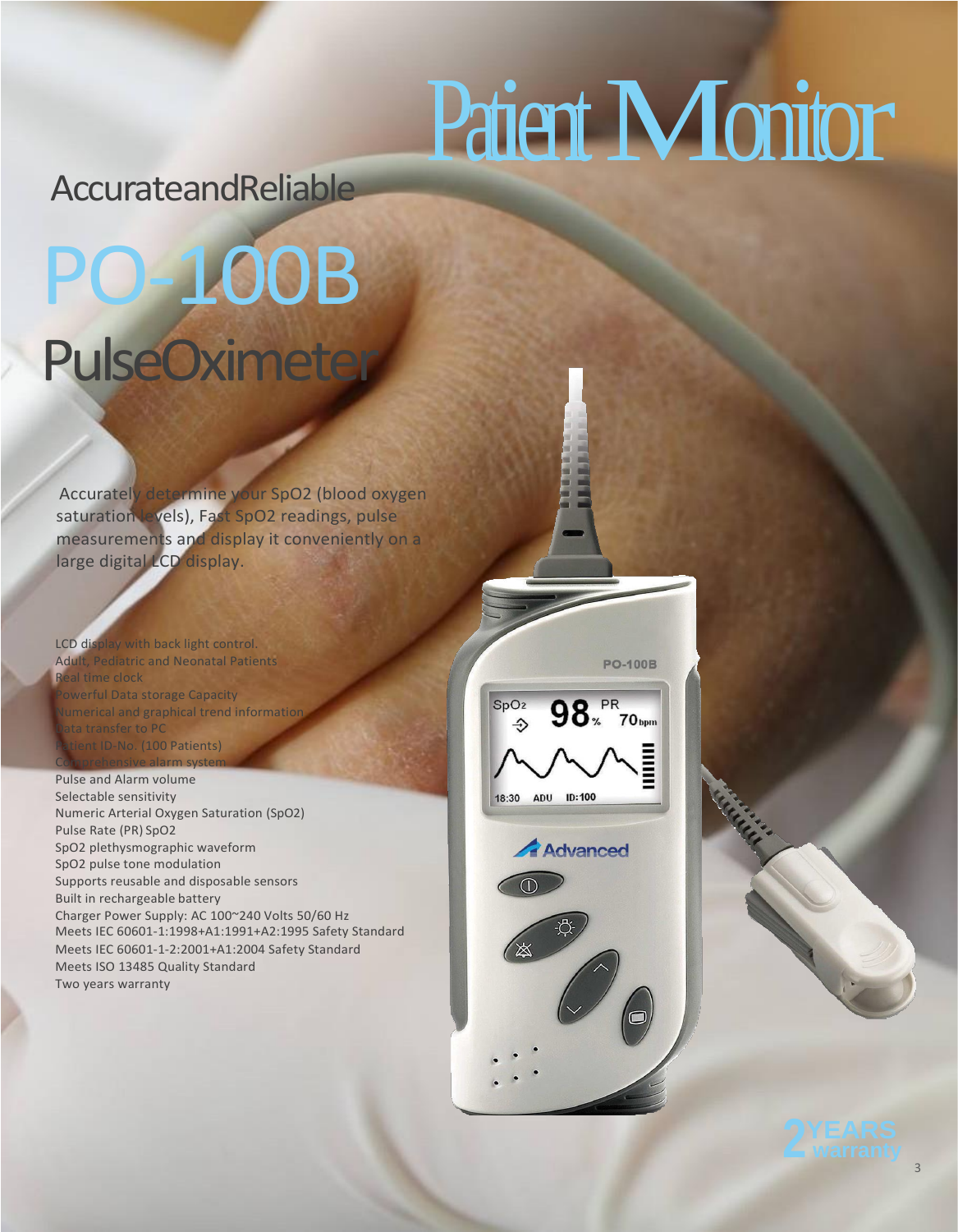

PO-100B

## **Technical Specifications**

| Physical<br>Specifications | <b>Dimensions</b><br>Weight                                                                                                                                               | 160(L) X70(W) X37.6(H)(Mm)<br>165 Grams (Without Batteries)                                                                                                                                            |
|----------------------------|---------------------------------------------------------------------------------------------------------------------------------------------------------------------------|--------------------------------------------------------------------------------------------------------------------------------------------------------------------------------------------------------|
| <b>Display</b>             | Resolution<br><b>Big Numeric Mode</b><br><b>Waveform Mode</b>                                                                                                             | 128x64 dot-matrix LCD<br>SpO2, PR and Bar graph displayed<br>SpO2, PR, Bar graph and Plethysmogram displayed                                                                                           |
| Parameter<br>Specification | SpO2 Measurement Range<br><b>Pulse Rate</b><br>SpO2 Accuracy<br>Neonate<br>Pulse Rate Accuracy<br>Neonate<br>SpO2 Resolution<br><b>Pulse Rate Resolution</b>              | $0 - 100%$<br>25 - 300 BPM<br>Adult (Including Pediatric) ±2% (70% - 100%)<br>±3% (70% - 100%)<br>Adult(Including Pediatric) ±3 Bpm<br>±3 Bpm<br>1%<br>1 BPM                                           |
| Power                      | <b>Input Voltage</b><br><b>Output Voltage</b><br><b>Output Current</b><br><b>Output Power</b>                                                                             | 100 ~ 240V AC, 50/60 Hz<br>8V DC<br>0.8A<br>6.4W                                                                                                                                                       |
| Charger Stand*             | Rechargeable Battery<br><b>Total Rated Voltage</b><br>Capacity<br><b>Typical Operation Time</b><br>Charge Time                                                            | Ni-MH Rechargeable Battery Package*<br>4.8v<br>1800 mAh<br>36 Hours<br>2.5 Hours to 80% - 4 Hours to 100%                                                                                              |
| <b>Battery</b>             | <b>Alkaline Batteries</b><br><b>Typical Operation Time</b>                                                                                                                | 4 Pieces, 1.5v AA<br>48 Hours                                                                                                                                                                          |
| Classification             | Type of Protection<br><b>EMC Compliance</b><br>Degree of Protection<br><b>Operation Mode</b><br><b>Enclosure Protection</b>                                               | Internally Powered Equipment (On Battery Power)<br>Class B<br>Type Bf-applied Part<br>Continuous<br>IPX2                                                                                               |
| Environment                | <b>Working Temperature</b><br><b>Storage Temperature</b><br><b>Shipping Temperature</b><br><b>Working Humidity</b><br><b>Storage Humidity</b><br><b>Shipping Humidity</b> | 5ºC ~40ºC<br>$-20$ <sup>o</sup> C <sup>~</sup> 55 <sup>o</sup> C<br>$-20$ <sup>o</sup> C ~ 55 <sup>o</sup> C<br>25% - 80% (Non Condensing)<br>25% ~ 93% (Non Condensing)<br>25% ~ 93% (Non Condensing) |
| Atmospheric<br>pressure    | Working<br>Transport<br>Storage                                                                                                                                           | 860 hPa ~ 1060 hPa<br>700 hPa ~ 1060 hPa<br>700 hPa ~ 1060 hPa                                                                                                                                         |

\*Included